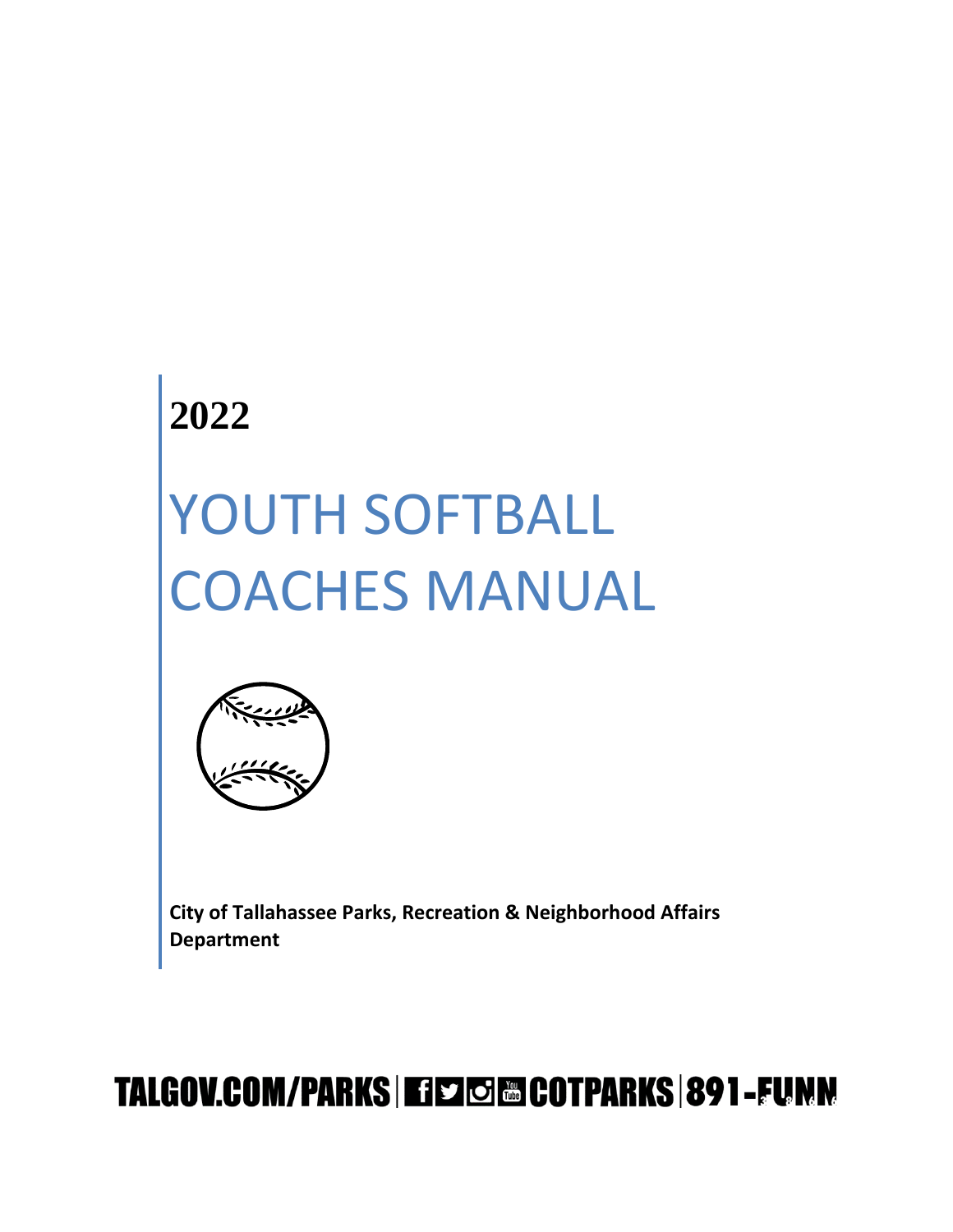# **TALLAHASSEE PARKS, RECREATION AND NEIGHBORHOOD AFFAIRS DEPARTMENT**

# **YOUTH SOFTBALL PROGRAM 2022**

# **Ashley Edwards Director**

# **Cindy Mead Manager- Operations**

# **Akita Heatly Athletic Supervisor: 891-3837 or Akita.Heatly@talgov.com**

# **PARK SUPERVISORS**

| <b>Buck Lake Elementary School</b> | Roshandra Jones     | 322-6055     |
|------------------------------------|---------------------|--------------|
| <b>Conley Elementary School</b>    | Ronica Walker       | 524-2684     |
| Sue McCollum (Lafayette Park)      | <b>Doris Hayes</b>  | 322-5450     |
| <b>Levy Park</b>                   | <b>Rod McQueen</b>  | 322-2961     |
| <b>Meridian Park</b>               | <b>Kristen Ford</b> | 214-690-0950 |

## **LEAGUES**

| <b>League</b>           | <b>Ages</b> |
|-------------------------|-------------|
| Rookie League           | $6 - 8$     |
| Minor League            | $8 - 10$    |
| Major League Fast Pitch | $11 - 13$   |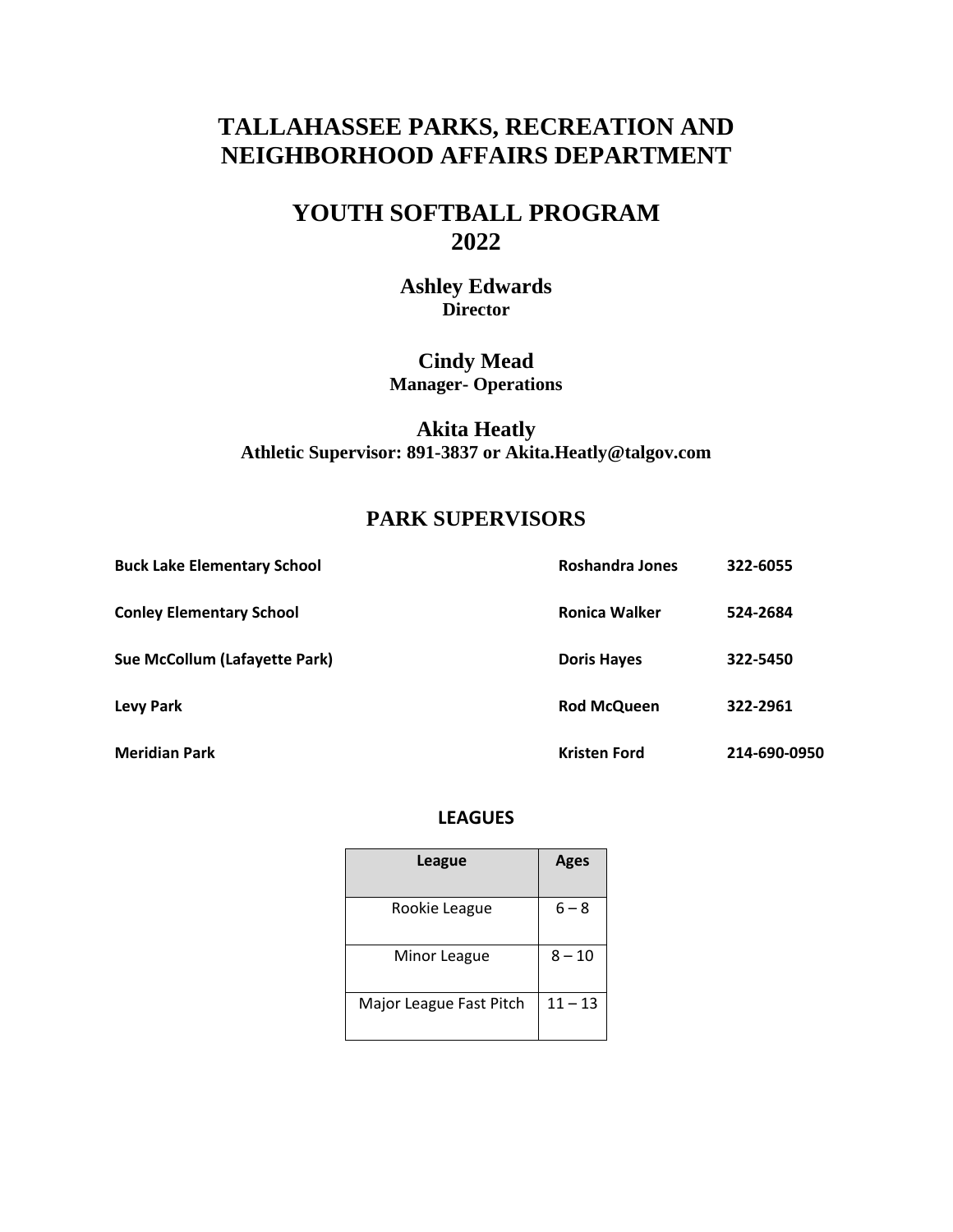# **I. PURPOSE OF THE YOUTH SOFTBALL PROGRAM**

We believe that through good leadership our program will ensure successful experiences for all participants. It should encompass all of the benefits listed below:

- 1. Participation should develop and keep a healthy mind in a healthy body. Certain physical results are considered desirable and can be attained, subject to the differences in individual ability. These are: speed, strength, endurance, coordination, flexibility and agility.
- 2. Self-reliance and emotional stability can be developed through athletics.
	- A. Making decisions and accepting responsibilities.
	- B. Developing and exercising leadership.
- 3. Social growth is enhanced by athletics.
	- A. Appreciating what other people are really like.
	- B. Learning to get along with people a living laboratory of democracy in action.
	- C. Learning to cooperate—"Team Work".
	- D. Learning to compete— self-discipline, emotional balance.
	- E. Making new friends.
	- F. Learning respect for rights of others.
- 4. Sportsmanship is an immediate and long-range goal.
	- A. Being responsible to law (rules) and order.
	- B. Observing fairness and custom.
	- C. Treating others with consideration.
	- D. Recognizing and applauding fine play and sportsmanlike acts of opponents.
- 5. There are other goals and values:
	- A. To develop initiative, willingness to try new things
	- B. To encourage intelligent use of leisure.
	- C. To have a fun and satisfying experience.
	- D. To participate in a wide variety of activities.
	- E. To obtain recognition, respect in the community.
	- F. To promote mental alertness.

Together, these will help make our children become better all-around citizens.

# **II. BILL OF RIGHTS FOR YOUNG ATHLETES**

- 1. Right of the opportunity to participate in sports regardless of ability level.
- 2. Right to participate at a level that is compatible with each child's developmental level.
- 3. Right to have qualified adult leadership.
- 4. Right to participate in safe and healthy environments.
- 5. Right of each child to share in the leadership and decision making of the sport in which he/she is participating.
- 6. Right to play as a child and not as an adult.
- 7. Right to proper preparation for participation in the sport.
- 8. Right to an equal opportunity to strive for success.
- 9. Right to be treated with dignity by all involved.
- 10. Right to have fun through sport.<sup>1</sup>

<sup>&</sup>lt;sup>1</sup> Youth Sports Guide for Coach and Parents AAHPER Publication, 1201 16<sup>th</sup> St., N.W. Washington, D.C. 20036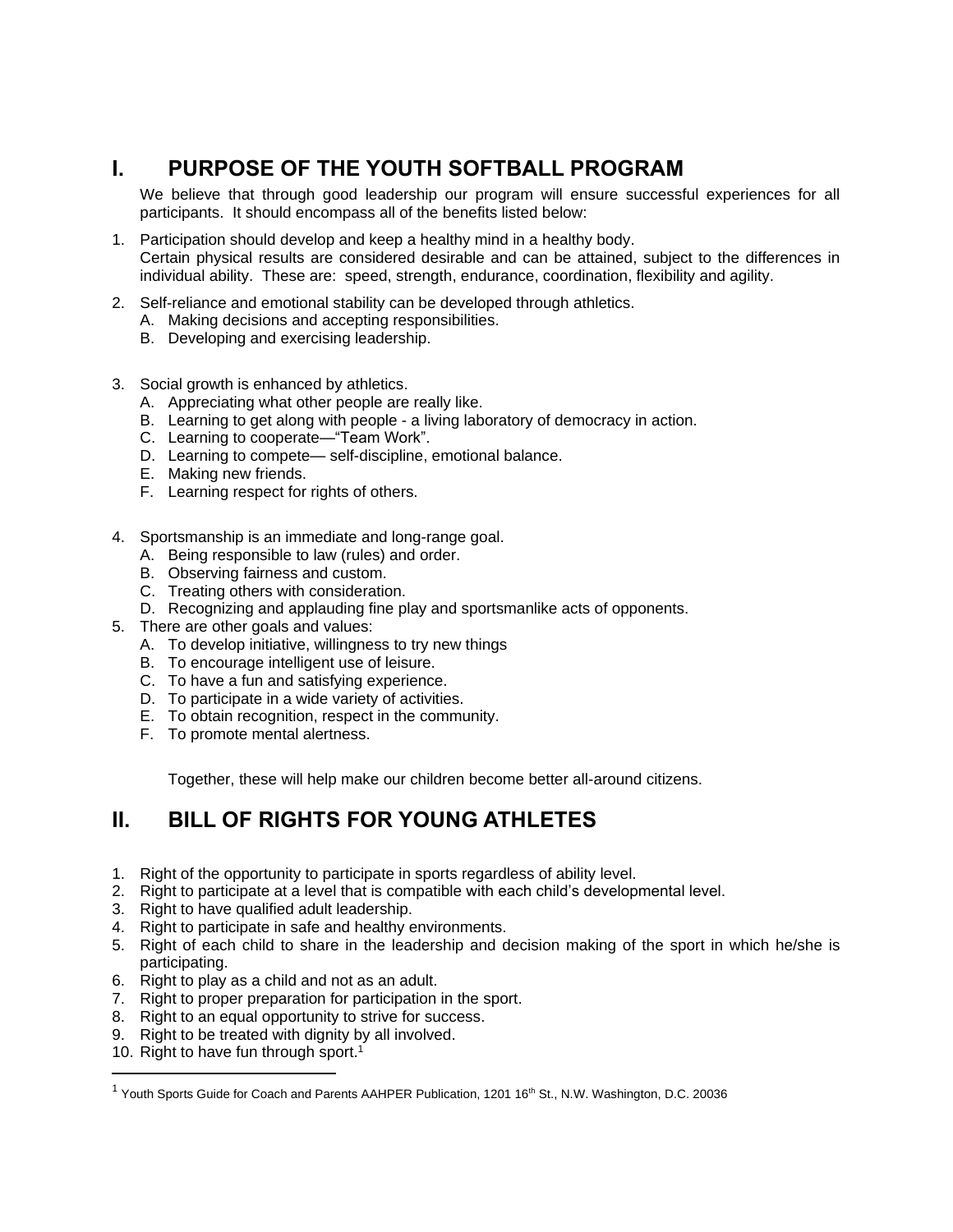# **III. ROLE OF THE VOLUNTEER COACH**

The Tallahassee Parks, Recreation and Neighborhood Affairs (PRNA) would like to thank you for accepting the responsibility of coaching one of our youth football teams. No program can be a success without good leadership.

The hours will be long, and you are serving without pay, but your job is most important. You will be building the moral fiber, mental health, and physical strength of young boys and girls who will be the citizens of tomorrow.

These athletes are at a most impressionable age and the training you give them, good or bad, will have a lasting effect on their young lives.

For some, playing on your team may be their only contact with organized sports. We know you will want them to remember it as a pleasurable and meaningful experience.

Without your help, this program would not be possible. For the players, parents, and the Tallahassee PRNA, THANKS!

# **IV. RESPONSIBILITIES OF THE VOLUNTEER COACH**

#### Background Check

All head coaches and primary assistant coaches must complete a National Background Screening Consent/Release Form. Coaches must be cleared before coaching any Tallahassee PRNA program, this includes practices. Any team assistants or team parents are encouraged to complete a Tallahassee PRNA Volunteer Information Sheet.

#### Parents Meeting

All coaches must have a preseason meeting with team parents to discuss the purpose and scope of the program, code of conduct, rules and regulations, and other necessary information.

#### Player Supervision

In order to ensure the safety of all players, Tallahassee PRNA is asking each coach to stay with their players after practices and games until all players have been picked up. If the same parent(s) are consistently late, please let your park supervisor know. The Park supervisor will talk to the parent(s) regarding the issue. If the issue continues, a player may be dismissed from the league. Under no circumstance shall a coach leave a player unattended.

#### Parent/Spectator Control

A team is responsible for its parents and spectators. Officials may penalize a team for the behavior of its parents and spectators. Please read through the Code of Conduct and the definition and penalty for unsportsmanlike conduct.

#### Reporting Injuries

During games, park supervisors are responsible for filling out the Accident Report Form for any injury that requires medical attention, or for any injury that may potentially require medical attention. During warm-ups or practices, coaches are responsible for filling out the Accident Report Form. A copy of the report should be turned into Tallahassee PRNA within 24 hours.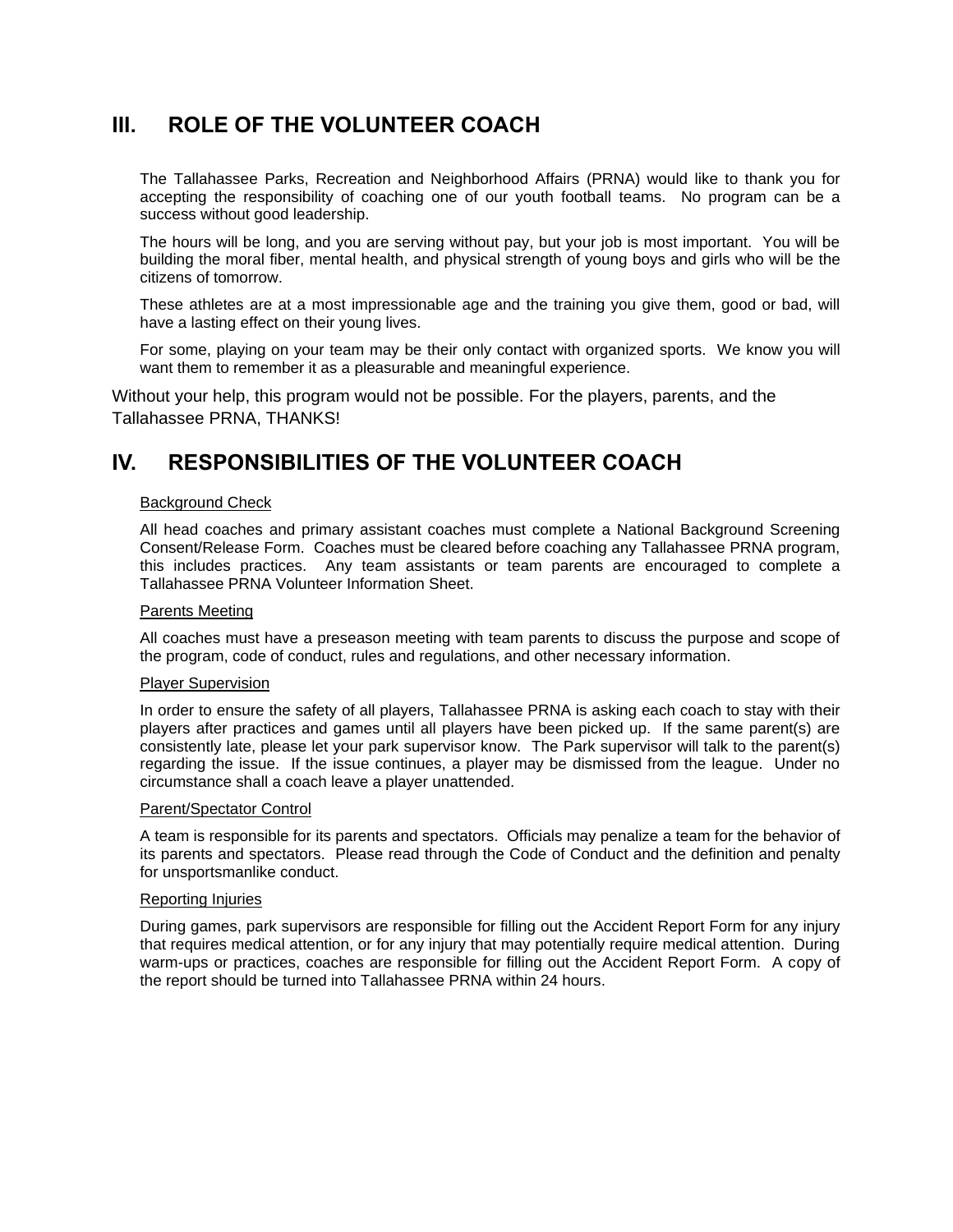# **V. CODE OF CONDUCT**

Tallahassee PRNA directs many youths athletic recreational programs. We are committed to creating opportunities and experiences that will foster the development of positive moral and ethical values, and we strive to promote good sportsmanship among all participants. As a volunteer coach, I hereby pledge to live up to the following code of conduct:

- 1. I will abstain from using any tobacco or alcohol products in or around the playing field, or the sports complex in which the field is located. I will also refrain from participating in any practice or game activity when it is apparent that I have consumed alcohol prior to arriving. \_\_\_\_ Initials
- 2. I will refrain from using abusive or profane language in or around the playing field or the sports complex in which the field is located. \_\_\_\_ Initials
- 3. I will refrain from permitting a player to participate in a practice or game when in doubt as to the player's health or physical condition, and I will abide by a doctor's decision in all matters relating to a player's health or physical condition. \_\_\_\_ Initials
- 4. I will provide equal opportunities for all players regardless of race, color, ethnicity, religion, age, or otherwise qualified characteristic. \_\_\_\_ Initials
- 5. I will refrain from accepting any gift, gratuity, or favor that might influence my judgment. I will refrain from offering any gift, gratuity, or favor with the intent of obtaining special privileges, and will not exploit any relationship with a player for personal gain or other advantage. Thitials
- 6. I will strive to promote good mental and physical health in all aspects of participation and refrain from any type of verbal or physical abuse of any players. I will make any criticism "constructive" in nature and reserve it for private moments. \_\_\_\_ Initials
- 7. I will consistently display and demand good sportsmanship in practice and in games, including but not limited to accepting decisions of the officials in a professional manner; refraining from criticizing opposing coaches, players, and spectators; refraining from "running up the score" and congratulating opposing teams following a game. \_\_\_\_ Initials
- 8. I will conduct myself in accordance with all rules, regulations, and determinations of the particular league or program in which I am volunteering. \_\_\_\_ Initials
- 9. I will hold a pre-season parents' meeting and maintain open communication with parents relating to all aspects of participation, including conduct of both spectators and players. \_\_\_\_ Initials
- 10. I will consistently act in the best interest of all players and the particular program in which I am volunteering, so as to provide a positive experience for all players and to promote a positive image of the program. \_\_\_\_ Initials

\_\_\_\_\_\_\_\_\_\_\_\_\_\_\_\_\_\_\_\_\_\_\_\_\_\_\_\_\_\_\_\_\_\_ \_\_\_\_\_\_\_\_\_\_\_\_\_\_\_\_\_\_\_

Coach Signature Date Date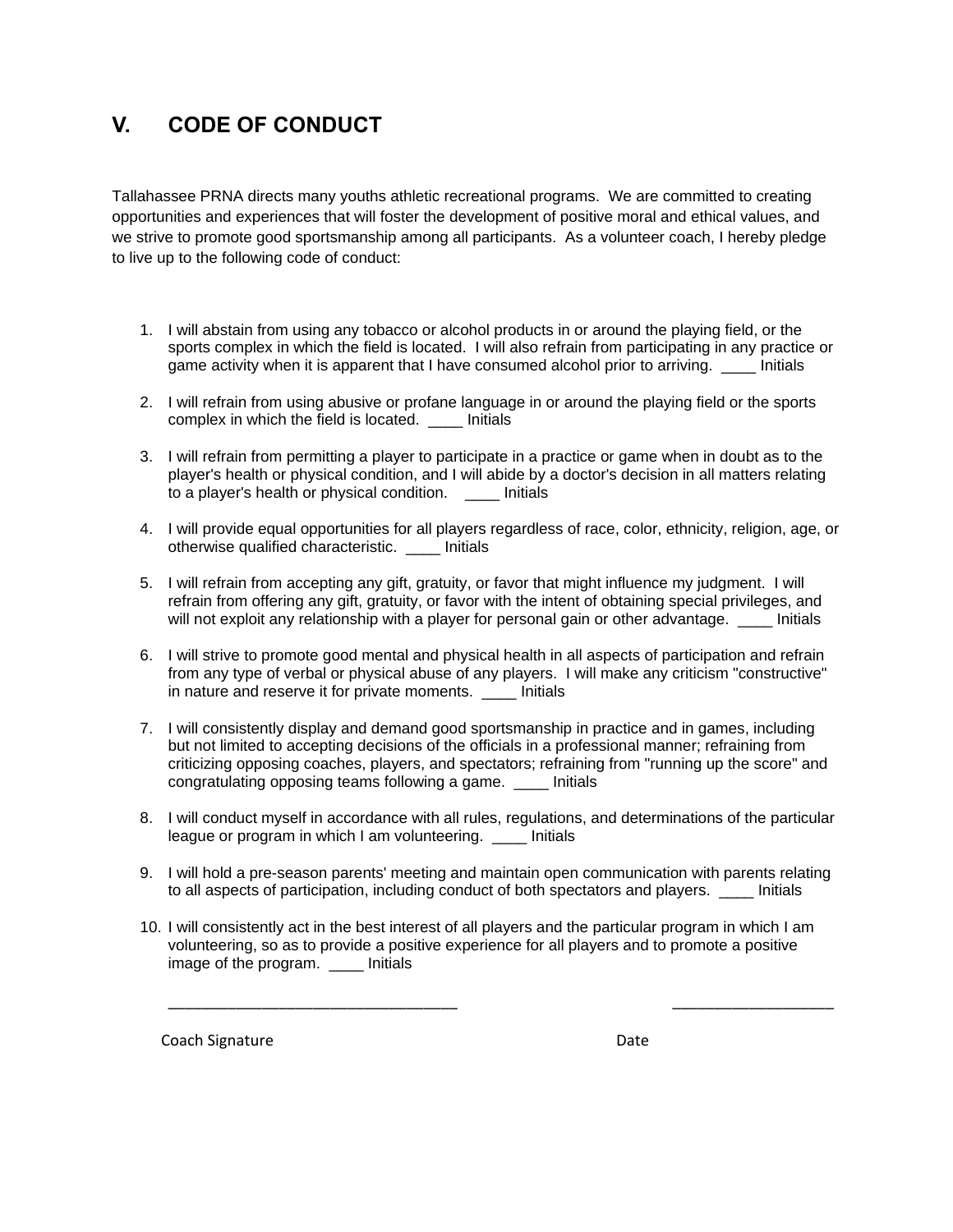# **V. EMERGENCY PROCEDURES**

We want to emphasize the importance of conducting yourselves properly in dealing with medical emergencies at your facilities. Realizing we are not empowered or trained to "treat" victims, we still have the responsibility to render front line aid and supervise the situation. This may involve discussing the situation with the victim, coach, or parent, or to call in the Ambulance Service. Listed below are some guidelines to follow, which should always be coupled with good common sense.

In the event of an accident or emergency:

- 1. Try to determine the extent of the injury. If in doubt as to the seriousness of the accident, do not move the patient. Keep him comfortable and reassured and call an ambulance. If the situation calls for it, apply ice or keep the patient warm and comfortable.
- 2. Front line care of an accident would include use of ice, stoppage of bleeding, restoring breathing, and treatment for shock, heat exhaustion or stroke.
- 3. Be sure victim is as comfortable as possible. If it's cold, cover them. If it's hot, loosen equipment, etc. USE GOOD COMMON SENSE!
- 4. Call for additional support. Use other adults to secure necessary materials and never leave the patient alone with other players.
- 5. If an ambulance is called, be sure you have someone to direct it to the site. Assist paramedics in any way you can.
- 6. Always prepare an accident report that will be turned in to the supervisor who will then get the information to the Parks and Recreation Dept.
- 7. Be sure you have access to a phone within a short period of time.
- 8. Submit a follow up report of the injured person. Call to find out the extent of the injury and how he is doing.

Above all, supervisors and coaches are to take charge during these incidents and must coordinate aid rendered.

Please advise all your coaches of the importance of being sure all aspects of an accident are handled properly and expeditiously.

# **VI. INCLEMENT WEATHER & LIGHTNING SAFETY**

Tallahassee PRNA currently uses the AccuWeather SkyGuard System. This system provides staff with lighting advisories and warnings via text or email message based on a given park or facility location. Fulltime athletic supervisors will receive an email and/or text with information regarding a potential storm. The athletic supervisors will alert park supervisors of one of two messages received: **Lightning Advisory** and **Lightning Warning**. During games onsite park supervisors will inform their coaches of any advisories or warnings. This system will be used to determine whether play should be suspended and able to resume activity.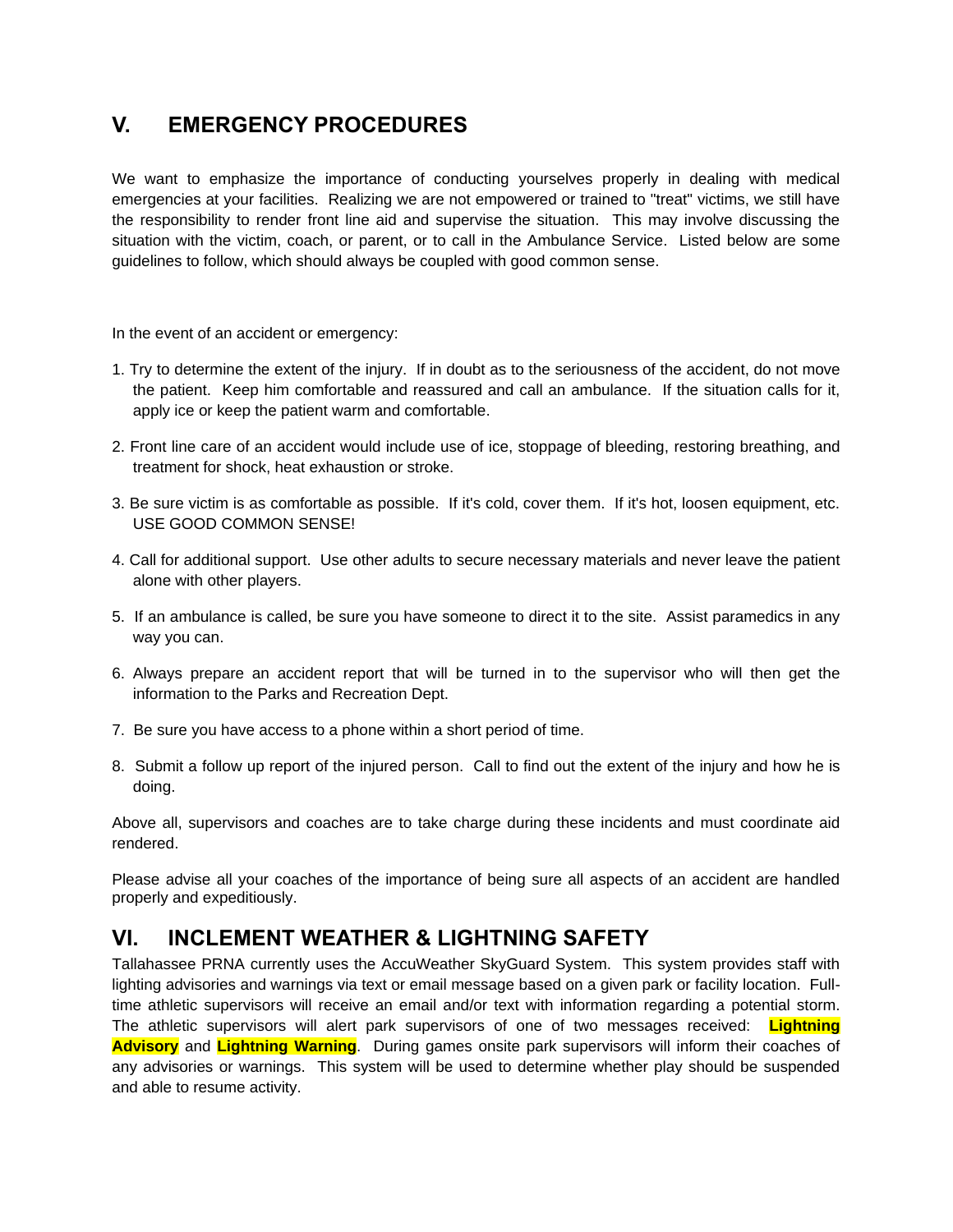**Lightning Advisory** = Lightning conditions exist within 15 miles of the park or facility location. Play may continue until a warning is received.

**Lightning Warning** = Lightning conditions exist within 8 miles of the park or facility location. All players, coaches and officials must clear the playing field. Anyone onsite at the park or facility location is encouraged to seek appropriate shelter. Play will resume when the warning expires.

During practices or when a park supervisor is not onsite, coaches will be responsible for determining whether play should be suspended. Please be aware of weather conditions. Use common sense and good judgment and make safety a priority! Lack of rainfall is not an adequate indicator for suspending play.

#### **If you see it (lightning), flee it! If you hear it (thunder), clear it!**

Ultimately, players, coaches and spectators are responsible for their safety. If participants feel they are in danger from inclement weather or impending lightning, they have the right to leave the park or facility location in order to seek shelter, without fear of repercussion or penalty.

# **VII. MEDICAL ISSUES/CARE**

# **Heat Related Emergencies**

Heat related emergencies usually result from loss of fluids and electrolytes (salts) from heavy sweating. As a person continues to lose fluids through sweat, the blood volume is decreased. Blood flow to the skin increases, reducing blood flow to the vital organs. The circulatory system is affected; therefore, the person goes into mild shock. If treated immediately, heat cramps and heat exhaustion can usually be reversed with prompt care.

**Heat Cramps** – Loss of fluids and electrolytes can begin to produce painful spasms of skeletal muscles, generally in the legs and abdomen. Skin is moist. Body temperature is usually normal.

**Treatment** – Have person drink cool water and rest in a cool place.

**Heat Exhaustion** – Cool, moist, pale, clammy or ashen, headache, nausea, dizziness, weakness, exhaustion.

**Treatment** –Have person drink cool water and rest in a cool place.

**Heat Stroke** – Red, hot, dry. Body temperature continues to climb. Person may vomit and begin to show changes in level of consciousness. Sweating may stop because body fluid levels are low. When sweating stops, the body cannot cool itself effectively and body temperature rapidly rises. Soon the brain and other vital organs, such as the heart and kidneys begin to fail. Convulsions, coma and death will result. TREATMENT ON NEXT PAGE

## **Treatment for Heat Stroke**

- ❖ Check ABC's
- ❖ Call 911
- ❖ Remove person from the hot environment.
- ❖ Have the person lie down in a cool or shady area. Elevate the legs slightly.
- ❖ Loosen or remove clothing
- ❖ Apply cool, wet towels or sheets or cold packs to the body.
- ❖ Fan the person to help increase evaporation.
- ❖ If you only have ice or cold packs, place them on the person's wrists and ankles, in each armpit, and in the groin to cool the large blood vessels.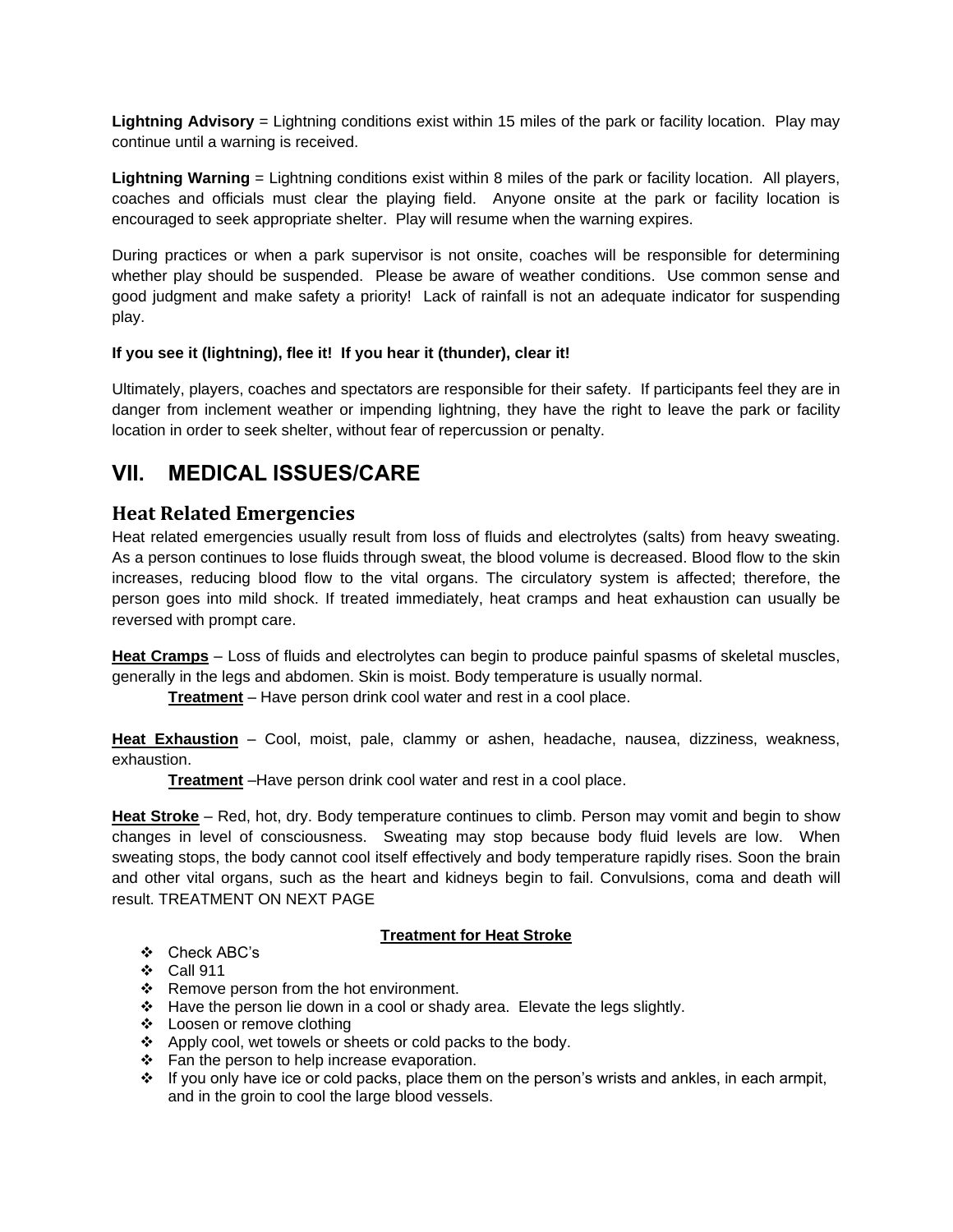- ❖ Give small amounts of water to a fully conscious person.
- ❖ Do not apply rubbing (isopropyl) alcohol. The alcohol may cause poisoning through the skin or through inhalation.
- ❖ Monitor vital signs.

# **Concussions**

After recent discussion of concussions, our program has adopted recommendations each coach will follow for the season. The following guidelines were established by the CDC.

- 1. Every coach will receive "A Fact Sheet for Coaches" provided by the CDC at the beginning of the season at a coaches meeting. We will also explain signs and symptoms a coach will look for at the coaches meeting.
- 2. Every coach will also receive a couple copies of "A Fact Sheet for Parents" that will be distributed to a parent of a child that shows signs and symptoms of a concussion.
- 3. Review the four steps in an action plan with each coach if they suspect a child has a concussion:
	- a. Remove athlete from play.
	- b. Ensure that the athlete is evaluated by an appropriate health care professional. Do not try to judge the seriousness of the injury yourself.
	- c. Inform the athlete's parents or guardians about the possible concussion and give them the fact sheet on concussion.
	- d. Keep the athlete out of play the day of the injury and until an appropriate health care professional says they are symptom-free and it OK to return to play. A player must bring a written clearance to the main office before the player can start back playing. League supervisor will notify the coach when a player is cleared to play.

# **VIII. PREVENTING PROBLEMS**

**Develop Policies and Procedures***: Clearly defined organizational policies and procedures help* clarify the rights and responsibilities of parents and how they should behave with the confines of the youth sports environment. Without boundaries and guidelines for behavior it is difficult to hold individuals accountable for their actions later. Often, parents are out of control because no one has ever told them they are not supposed to be out of control!

**Communication:** Communication is the key to so many things a youth sports administrator is responsible for and dealing with parents is no exception! Policies and procedures will have no effect unless all involved, including the parents, are made aware of them and understand them. This is where communicating with the parents is vital. Parents must be acknowledged for the important role they play. There are several opportunities for the administrator to communicate with parents effectively: Registration, orientation and parent meetings.

Registration: Provide parents with important information in the following areas following, or during registration:

- ➢ Organizational philosophy and goals
- ➢ Season schedule
- $\triangleright$  Maps to fields or other facilities
- ➢ Policies and Procedures Manual
- ➢ Safety information about equipment
- $\triangleright$  Information about areas for parent involvement
- $\triangleright$  Details about the orientation meeting
- ➢ Parents' Code of Ethics
- ➢ The coaching approach and philosophy to be employed
- ➢ Team goals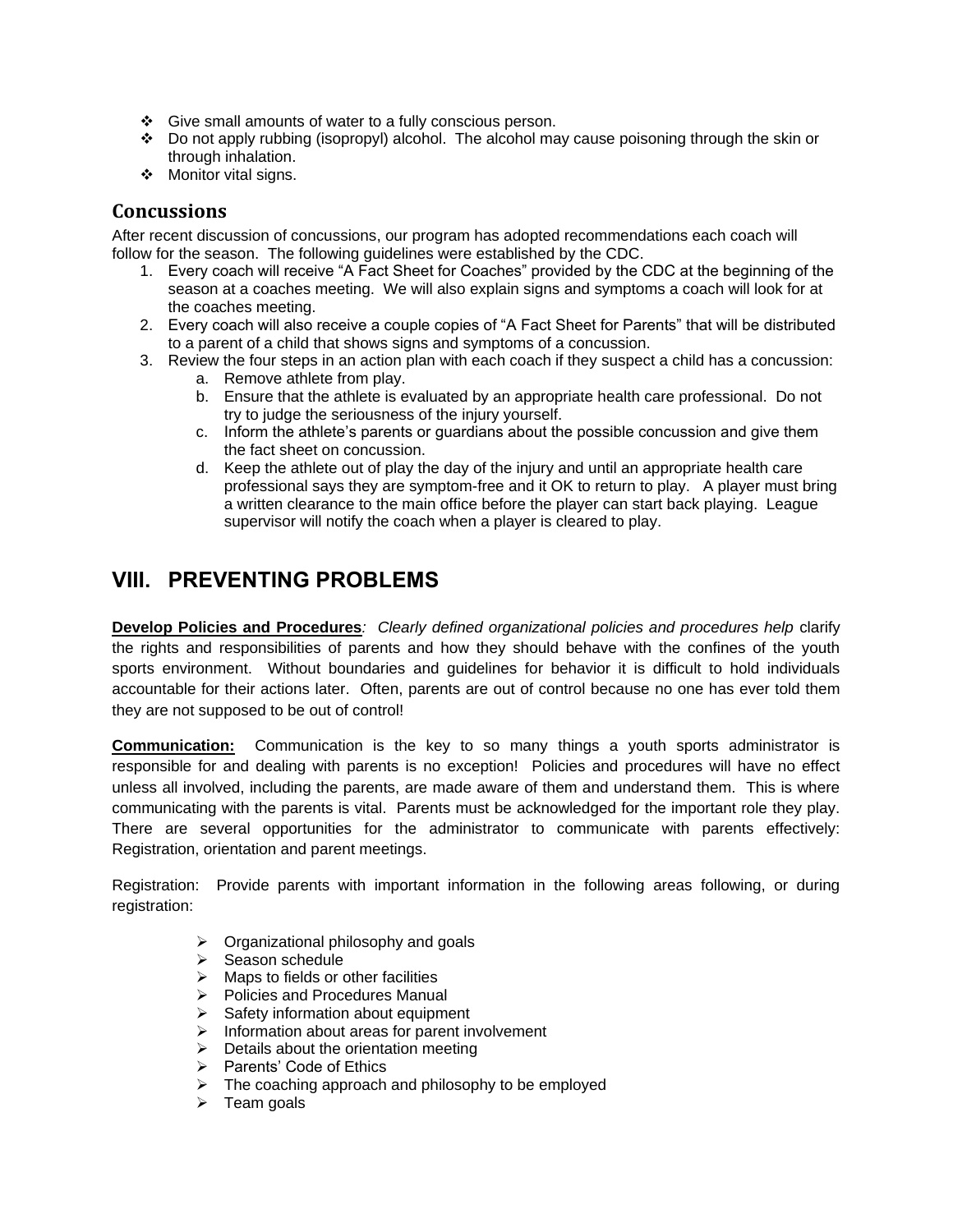**Orientation Meeting**: A parents' orientation meeting is a vital tool in developing a positive youth sports experience for children. Orientation meetings can be held on a league wide basis, on an individual basis with each coach meeting his/her team's parents, or both. The orientation meeting allows parents to raise questions and concerns while coaches and administrators are both present. It also allows the coach to get to know the parents he/she will be dealing with during the season. A healthy two-way communication process should be encouraged and initiated at the orientation meeting. Time should be left at the end of the meeting for questions from parents.

Topics to be discussed at this meeting should include:

- $\triangleright$  Structure of the league who should parents contact with concerns or questions.
- $\triangleright$  Philosophy of the league equal play, skill development, FUN, etc.
- $\triangleright$  Program specifics rules, location, times, etc.
- $\triangleright$  Season specifics duration, special events, etc.
- $\triangleright$  Equipment specifics what is needed, what is optional, etc.
- ➢ Transportation guidelines
- ➢ Health & safety guidelines inclement weather policies, etc.
- ➢ How parents can get involved
- $\triangleright$  The rights & responsibilities of the youth sports parent
- ➢ Parent's Code of Ethics

**Get to Know the Parents Informally**: The administrators and coaches of each team should make a point of getting to know the parents of the children. The coach should be aware that all families are different and the motives for children being involved in sports will vary. It may be useful for the coach to have the parents complete a simple questionnaire, asking them specifically what they want their child to get out of the youth sports experience. This questionnaire can be completed at the time of registration and then given to each coach.

By informing each parent know of the organizational philosophy many problems may be prevented in the future. Also, if the parents feel comfortable, it is more likely that youth sports administrators will have an open, constructive relationship with them. Coaches may make the effort to contact each of his/her players' parents on an individual basis or simply spend time talking to each parent at the orientation meeting. What is important is that during and after practices and games the coaches and administrators acknowledge the parents as a valued part of the youth sports experience. If ignored or shown any disrespect, parents feel less secure and are less likely to be supportive.

# **IX. GENERAL RULES FOR ALL AGE DIVISIONS**

#### **League**

The league shall consist of at least four (4) teams. Some parks may be combined to form a full league. Practices and games may be played at a park/field other than your home park.

#### **Number of Players**

Each team will ideally consist of no more than 12 players and a new team may be formed if 11 players are available. The Athletic Supervisor must authorize any modification of team numbers.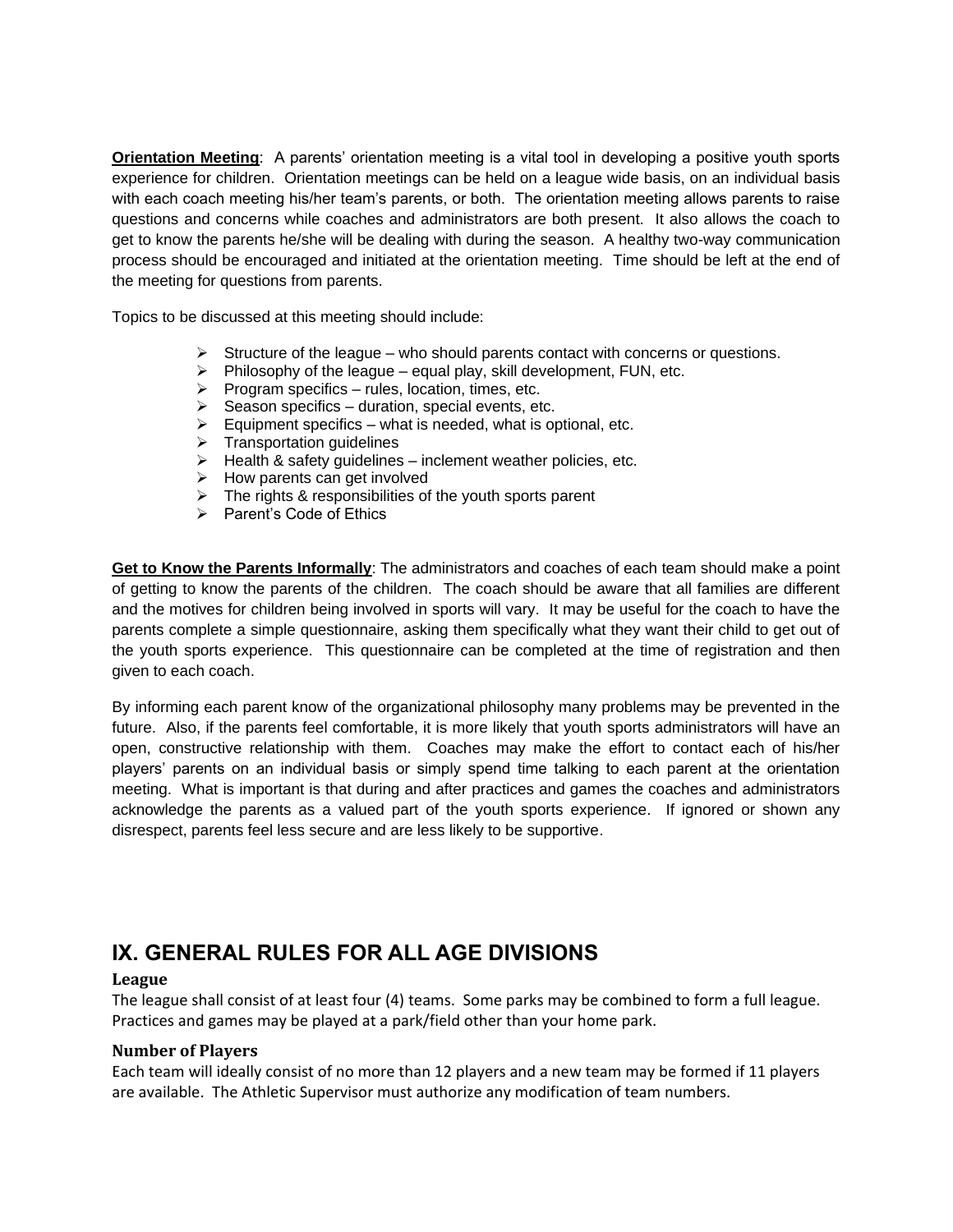#### **Eligible Players**

- A. Players may only play in their designated age group, or a higher age group. Players may NOT play in a younger age group.
- B. The age determining date is December 31, 2021.
- C. Proof of Age PRNA reserves the right to request proof of age by birth certificate, baptismal or school record.

#### **League Boundaries**

Girls will be permitted to play at the park or field that is most convenient to them.

#### **Equipment**

- A. Players must wear batting helmets. For the Minor and Major leagues, batting helmets must be equipped with NOCSAE approved face mask/guard.
- B. Closed toe athletic shoes are required. Screw-on or metal cleats are prohibited.
- C. Uniform shirts will be supplied by the Tallahassee Parks, Recreation and Neighborhood Affairs Department (PRNA) and must be visibly worn during the game.
	- a. Visors will also be provided and may be worn at the player's discretion.
	- b. Other uniform and equipment are optional, and coaches should not ask players or parents to purchase additional uniforms or equipment.
	- c. Uniforms may NOT be altered without written approval from the Athletic Supervisor.
- D. All equipment provided by PRNA including bats, balls, catcher gloves, catchers' helmets, masks and batting helmets must be returned to the Park Supervisor at the conclusion of the last scheduled game.
- E. Exposed jewelry, which is judged by the umpire to be dangerous, must be removed and may not be worn during the game. Medical alert bracelets or necklaces are not considered jewelry. If worn, they must be taped to the body, so the medical alert information remains visible.
- F. Ball Size by League Rookie League = Level 5 RIF Softball Minor League – 11" COR .47 Red Stitch Balls Major League – 12" COR .47 Red Stitch Balls

## **COACHES**

- A. Each team shall have a Head Coach and at least one assistant coach.
- B. All head coaches and one (1) assistant coach must complete the National Background Screening/Consent form.
	- a. Any additional volunteers who wish to be involved with team activities must complete the Volunteer Coaches form prior to providing any assistance. Volunteers are NOT PERMITTED to assist with practices/games until this form has been submitted.
	- b. Submit completed forms to your park supervisor.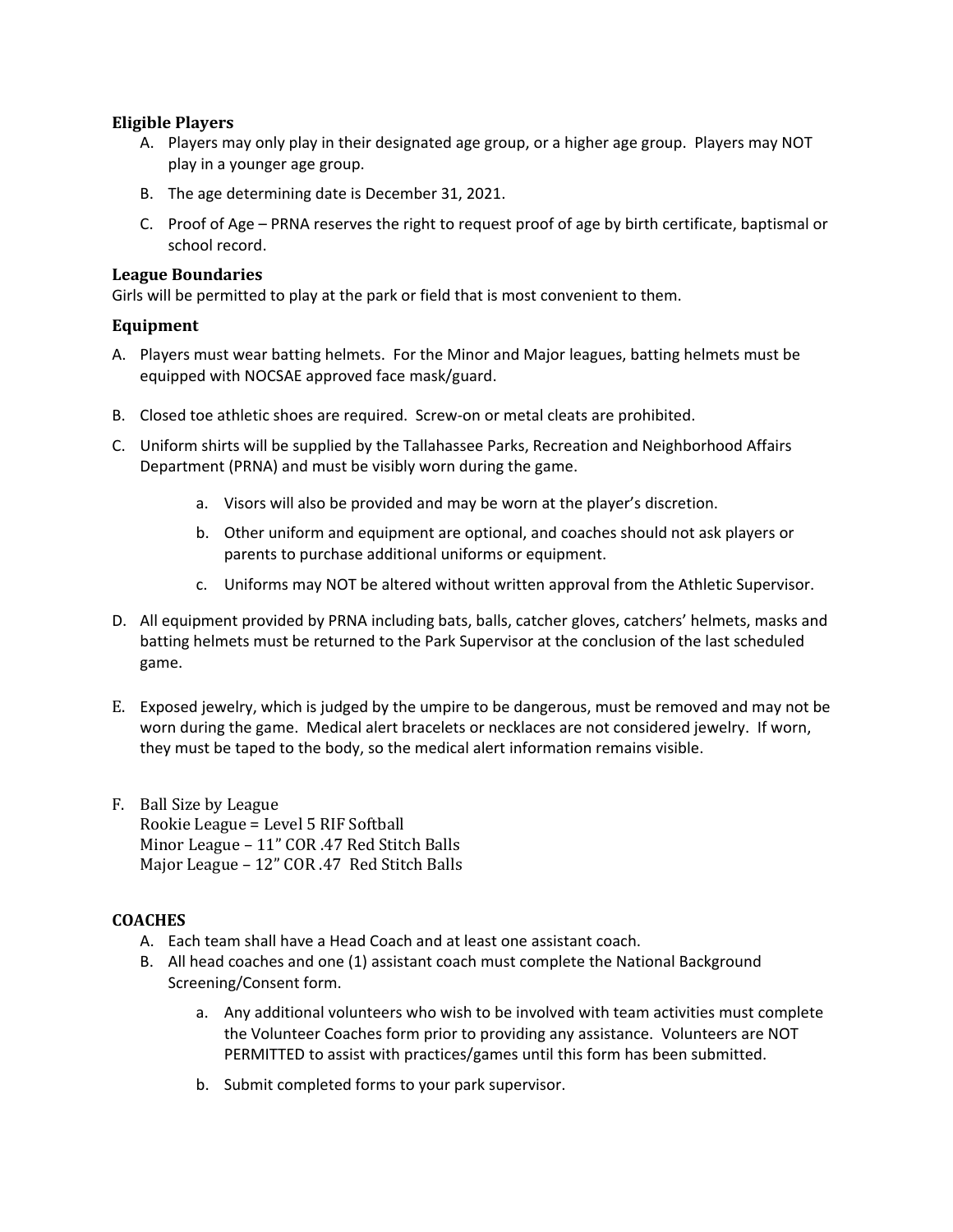- c. At least one head or assistant coach who has completed the National Background Screening/Consent form must be present at all team activities.
- C. Coaches may not unduly delay a game.
- D. Coaches are expected to stay with participants until a parent/guardian arrives to pick them up. Notify your park supervisor if you have a parent who is habitually late arriving to pick up their child.

#### **UMPIRES**

The umpire's decision on matters not covered by the league or ASA softball rules shall be final.

#### **INTER-LEAGUE PLAY**

Coaches should not attempt to coordinate additional games or scrimmages with teams from other leagues/parks. Inter-league or inter-park play will occur when it is necessary to combine parks to form a league.

#### **STANDINGS AND AVERAGES**

Official standings or statistics are NOT kept. Records are kept in Major League only.

#### **OUTSIDE ACTIVITIES**

The Tallahassee Parks, Recreation and Neighborhood Affairs Department does not endorse or take responsibility for any team activities beyond what is established as standard procedures for conducting this program. Events such as photography sessions, team parties, etc. are activities that parents must understand are their personal choice and their participation is optional. Coaches should refrain from organizing "outside" activities. Parents who wish to engage in these events are prohibited from requiring mandatory donations and failure to participant may not affect a participant's right to any benefits afforded to any other players.

Note: All "outside" activities/functions are not supervised by the City of Tallahassee and are the sole responsibility of the individual(s) conducting them.

## **GENERAL PLAYING RULES**

- A. Six (6) innings will constitute a complete game.
	- a. **Time limits** 
		- **i.** Rookie one-hour time limit drop dead time, we will not finish the inning, **game ends at time limit.**
		- **ii. Minor Fast Pitch League – one-hour fifteen minutes time limit – drop dead time, we will not finish the inning, game ends at time limit.**
		- **iii. Major Fast Pitch League – one-hour twenty minutes – drop dead time, we will not finish the inning, game ends at time limit.**
	- b. Game time will be 6:00 p.m. or 6:15 p.m.
- B. If a team does not have at least 8 players at the scheduled game start time, they may ONLY borrow a player or players from the opposing team.
	- a. Use of players from a  $3<sup>rd</sup>$  team or allowing a sibling/non-registered individual to participate is prohibited.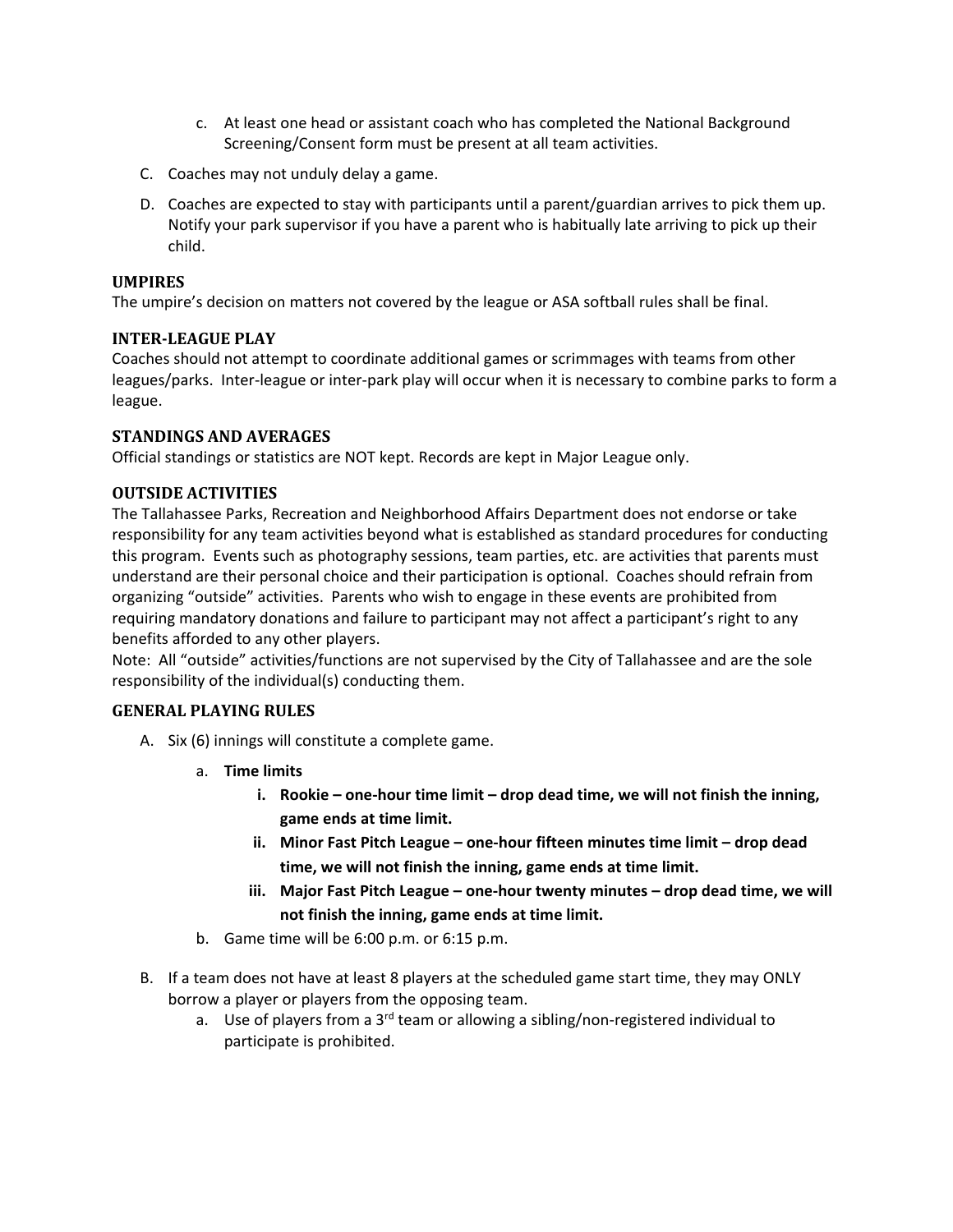- C. All players present at a game must be listed in the batting line-up. The batting order is to be established prior to the game and must be made available to the opposing coach if he/she desires. Once the batting order is established it may not be changed.
	- a. Ex: If the 9<sup>th</sup> batter is the last out, the  $10<sup>th</sup>$  batter will lead off in the following inning.
- D. Player Participation Rule: Players cannot sit the bench defensively for two consecutive innings.
- E. Players must be given the opportunity to play different positions and must be given the opportunity to play both infield and outfield positions each game. Coaches should plan their lineups before each game and make adjustments as necessary at game time. This will save time between innings and ensure each player the chance to play different positions.
- F. There will be a maximum of 10 batters per half inning for all leagues.
	- a. When the  $10^{th}$  batter comes to the plate, the offensive coach should declare that the player is their "10<sup>th</sup> batter".
	- b. If a pitched ball hits the 10th batter, she will have a courtesy runner and the 11th batter will be permitted to bat. This is the only occasion where eleven (11) batters would be allowed.
- G. Each inning will conclude when there are 3 outs, or 10 batters have hit.
- H. Players are prohibited from intentionally hitting or throwing balls against fences. Coaches should strictly enforce this policy due to the damage it causes to the fences.
- I. The "on-deck" batter must stand in the on-deck circle to warm-up.
- J. Base runners are not required to slide when there is a play at home plate.
	- a. The runner may not initiate a collision with the catcher with the intent of dislodging the ball.
- K. Runners will be called out if in the opinion of the umpire, a player removes her helmet while running the bases. If a helmet falls off without assistance, the player will not be called out.
- L. Showing bunt and then swinging away (Slashing) is not allowed in our league. Any player that shows bunt must attempt a bunt.
- M. Batters may not "sling" the bat. In the event a batter "slings" their bat, the umpire will declare a dead ball, call the batter out and have all base runners return to their original bases.
- N. Unsportsmanlike conduct of any nature will not be tolerated by players, coaches, or spectators.
	- a. Negative chants/cheers, excessive chatter or any other action deemed to be of an unsportsmanlike nature may result in removal/ejection from the game by the umpire, site supervisor or league supervisor.
- O. ASA rules govern play in any situation not specifically addressed in these rules.

# **X. LEAGUE SPECIFIC RULES**

## Rookie League

- A. All players must play in every inning on defense.
	- a. 6 infielders: Pitcher, Catcher, 1<sup>st</sup> Baseman, 2<sup>nd</sup> Baseman, 3<sup>rd</sup> Baseman and Shortstop.
	- b. All other players are outfielders and must be positioned to form an arc in the outfield.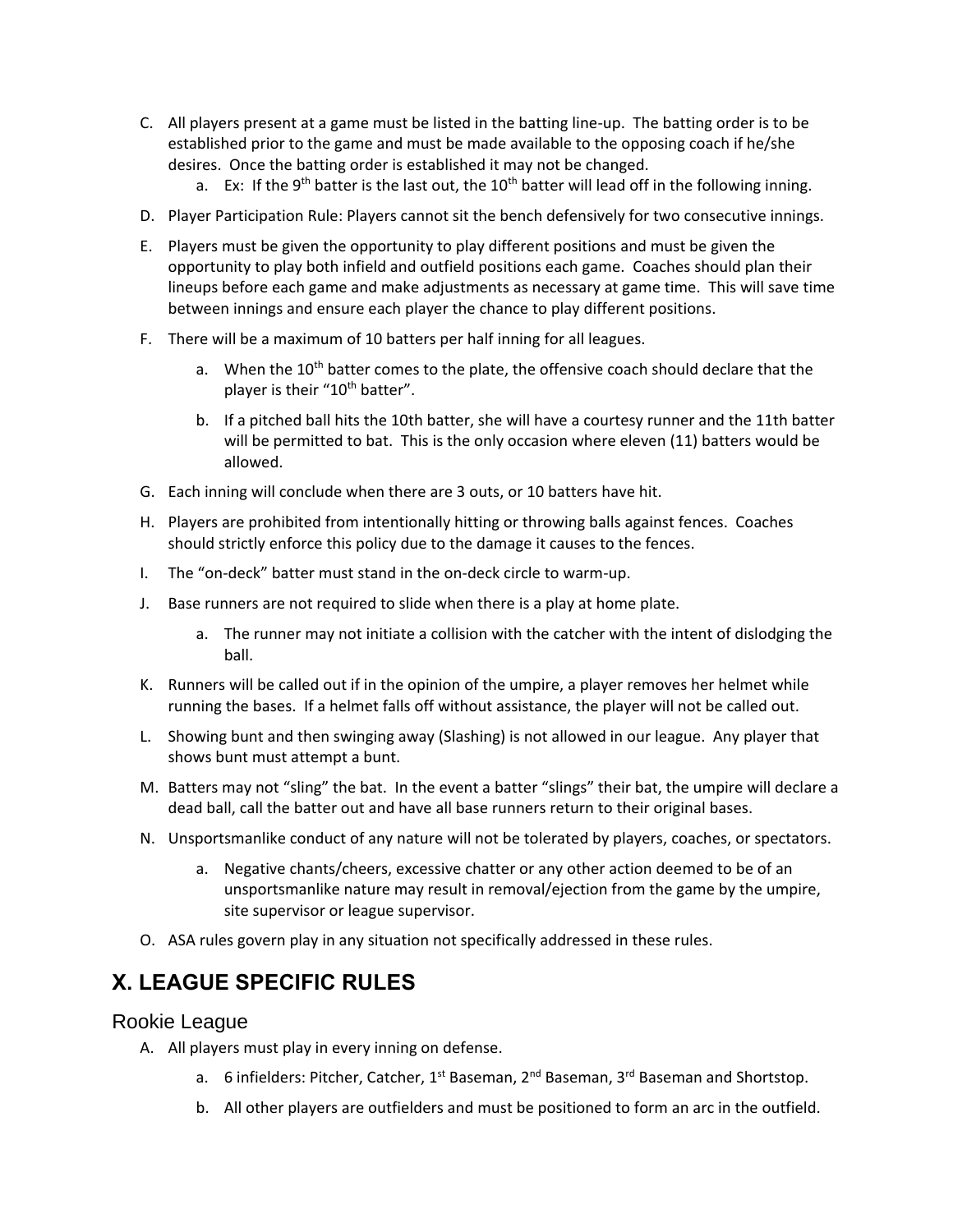- c. Outfielders may not stand adjacent to a base or in the baseline to function as an infielder.
- d. The home plate umpire can assist the catcher in returning the ball to the pitcher.
- B. Coaches: Defensive coaching should occur from near the player bench in foul territory next to the fence.
- C. Umpires: It is the intent of PRNA to provide one (1) umpire for each Rookie League game. In the event an umpire is not available each team will supply an individual to serve as an umpire. It is preferred that a parent perform this duty instead of a coach.
- D. PITCHING
	- a. There will be no use of a tee; coaches will do all of the pitching.
	- b. The offensive team coach or assigned volunteer shall pitch the ball. Players are not permitted to pitch in the Rookie League.
	- c. The coach shall deliver the ball as a modified pitch (Slingshot-between slow and fast pitch delivery)
	- d. The pitcher coach can only pitch a total of six (6) pitches to each batter. Strikes will be called on foul balls and missed swings. A batter will strike out if she gets 3 strikes, even if she has not received 6 pitches. If a batter does not put the ball in play during her six pitches, she will be called out regardless of the number of strikes she has. A foul ball on the third strike or  $6<sup>th</sup>$  pitch shall be considered a foul ball as in regular fast pitch softball and the batter will swing again. This is the only time she would get more than 6 pitches.
	- e. The pitcher (coach) may stand any distance between the pitching rubber and 10 feet in front of the mound.
	- f. A player will play in the pitching position standing behind the pitcher (coach) and will be even to and one stride to the left or right of the rubber.
	- g. If the pitcher (coach) is hit or touched with the ball, the umpire will declare a dead ball and all base runners will advance one base and the batter advances to first base. If, in the opinion of the umpire, the pitcher (coach) intentionally allows himself/herself to be hit by a batted ball, the umpire will call time, the batter will be declared out, and any runners who advanced will be sent back.
- E. Batters may not bunt the ball. The umpire will declare a strike if they believe a player intentionally attempted to bunt.
- F. Defensive players may not intentionally roll the ball to the base. If in the judgment of the umpire this occurs, the base runner will be declared safe.
- G. The infield fly rule is not enforced.
- H. Timeout will be called by the home plate umpire as follows:
	- a. Ball hit to the outfield: Time will be called when the ball is thrown into the infield. An infielder does not have to have possession. As soon as the ball crosses into the infield either in the air or on the ground, time will be called.

#### Minor League

A. Pitching Rules: Fast Pitch – Players will pitch the entire game.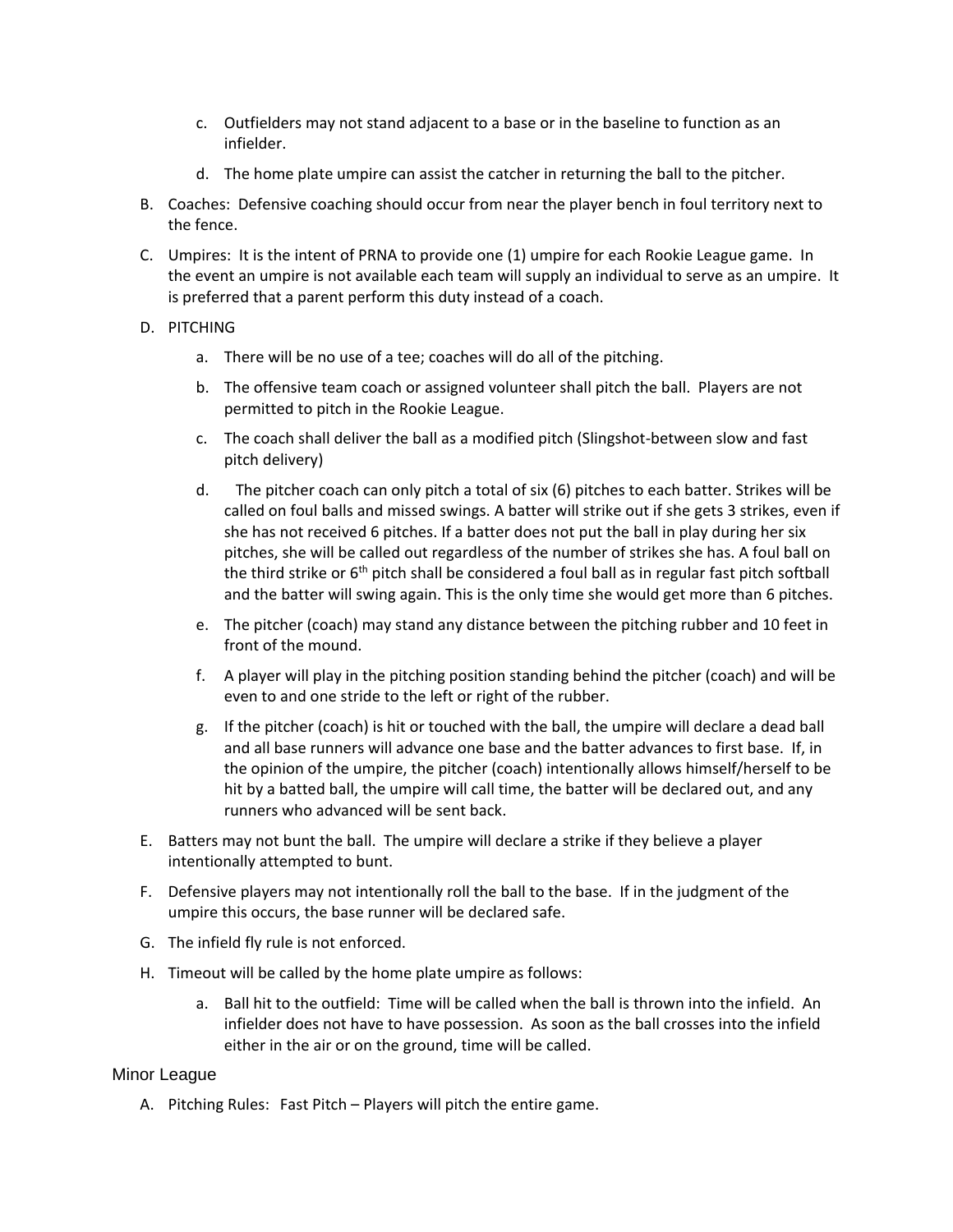- a. If the batter draws a walk, the batter's coach will pitch 2 pitches. The batter will have to put the ball in play or strike out. There will be NO WALKS in the game, however if a batter is hit by a pitch, they will be awarded first base. This rule is intended to advance pitching in the league, while allowing for defense and base running skills to develop.
- b. The strike zone for minor league will be from the shin to the chest to encourage hitting.
- B. Umpires: It is the intent of PRNA to provide one (1) umpire for each Minor League game. In the event an umpire is not available each team will supply an individual to serve as an umpire. It is preferred that a parent perform this duty instead of a coach.
- C. Ten (10) players will play on defense each inning.
	- a. 6 infielders: Pitcher, Catcher,  $1^{st}$  Baseman,  $2^{nd}$  Baseman,  $3^{rd}$  Baseman and Shortstop.
	- b. 4 outfielders: Left fielder, Left Center fielder, Right Center fielder and Right fielder.
	- c. Outfielders may not stand adjacent to a base or in the baseline to function as an infielder.
- D. Runners aren't allowed to steal bases in this league.
- E. The runner may advance one base at his own risk on an over-throw to first or third base. She may attempt as many bases as she wishes on an overthrow that is within fair territory, runners may advance until an infielder possesses the ball.
- F. A foul on the third strike is not an out and the batter will receive another pitch.
- G. The distance between home plate and the pitching rubber shall be 35 feet.
- H. Catcher Speed Up Rule: Any catcher who is on base with 2 outs will be replaced by the last out to allow the catcher to return to the dugout and get their equipment on so play may continue in a timely fashion the next half inning.
- I. The infield fly rule does not apply.
- J. Timeout will be called by the home plate umpire as follows:
	- a. Ball hit to the outfield: Time will be called when an infielder has possession of the ball. All base runners that are halfway to the next base may advance. Any base runner less than halfway must return to the previous base.
	- b. Ball hit to the infield: Time will be called after one attempted play is made and an infielder has possession of the ball. Ex: In the case of an overthrow, runners may advance until an infielder possesses the ball.

# **Major League Fast Pitch**

- A. Pitching: Players will pitch the entire game.
- B. If the batter draws a walk, the batter's coach will pitch 2 pitches. The batter will have to put the ball in play or strike out. There will be NO WALKS in the game, however if a batter is hit by a pitch, they will be awarded first base. This rule is intended to advance pitching in the league, while allowing for defense and base running skills to develop.